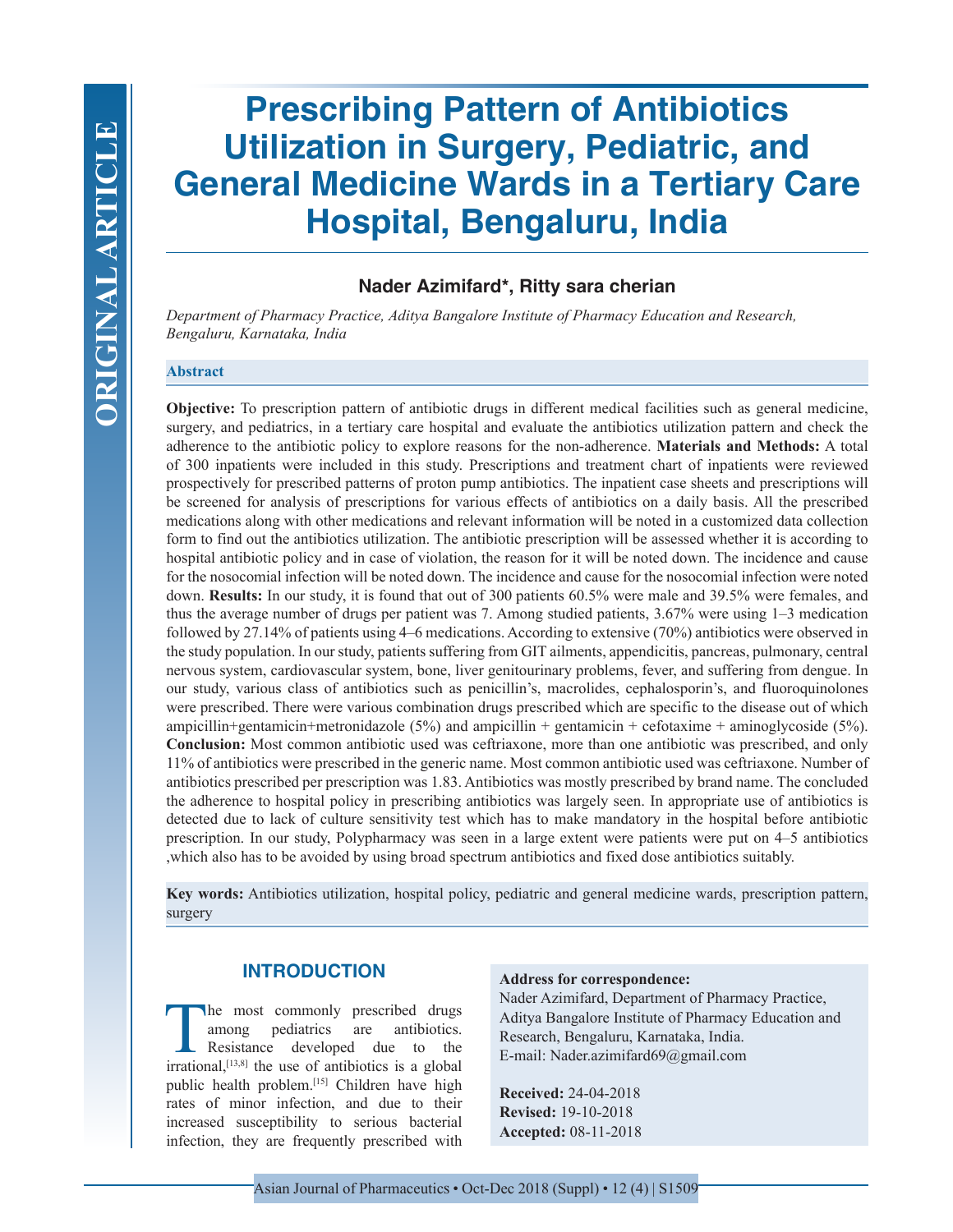| Table 1: List of drugs prescribed other than |           |                           |              |  |
|----------------------------------------------|-----------|---------------------------|--------------|--|
| antibiotics in our study population          |           |                           |              |  |
| <b>Drugs</b>                                 |           | Male $(\%)$ Female $(\%)$ | Total $(\%)$ |  |
| Antihypertensive                             | 7(1.5)    | 5(1.1)                    | 12(6)        |  |
| Antianginal                                  | 2(0.4)    | 1(0.2)                    | 3(1.5)       |  |
| Antihistamines                               | 0.0       | 3(0.7)                    | 3(1.5)       |  |
| Hypolipidemic                                | 6(1.3)    | 2(0.4)                    | 8(4)         |  |
| Nasal preparation                            | 4(0.9)    | 0.0                       | 4(2)         |  |
| Liver protectants                            | 0.0       | 2(0.4)                    | 2(1)         |  |
| Probiotics                                   | 5(1.1)    | 1(0.2)                    | 6(3)         |  |
| <b>Prokinetics</b>                           | 6(1.3)    | 1(0.2)                    | 7(3.5)       |  |
| Hormonal supplements                         | 3(0.7)    | 1(0.2)                    | 4(2)         |  |
| <b>Steroids</b>                              | 3(0.7)    | 1(0.2)                    | 4(2)         |  |
| Antianxiety                                  | 4(0.9)    | 0.0                       | 4(2)         |  |
| Antimalarial                                 | 0.0       | 1(0.2)                    | 1(0.5)       |  |
| Skin protectants                             | 0.0       | 1(0.2)                    | 1(0.5)       |  |
| Ear preparation                              | 2(0.4)    | 0.0                       | 2(1)         |  |
| Thyroid drugs                                | 3(0.7)    | 2(0.4)                    | 5(2.5)       |  |
| Antigastric drugs                            | 75 (16.3) | 24(5.2)                   | 99 (49.5)    |  |
| Laxatives                                    | 8(1.7)    | 2(0.4)                    | 10(5)        |  |
| Antidiabetic                                 | 25(5.4)   | 9(2.0)                    | 34 (17)      |  |
| <b>Vitamins</b>                              | 38 (8.3)  | 20 (4.3)                  | 58 (29)      |  |
| Antiemetic                                   | 31(6.7)   | 26(5.7)                   | 57 (28.5)    |  |
| Antipyretics                                 | 19(4.1)   | 6(1.3)                    | 25 (12.5)    |  |
| Antidiarrheal                                | 6(1.3)    | 12(2.6)                   | 18(9)        |  |
| Antifungal                                   | 0.0       | 1(0.2)                    | 1(0.5)       |  |
| Analgesic                                    | 34 (7.4)  | 19 (4.1)                  | 53 (26.5)    |  |
| Antiepileptic                                | 11(2.4)   | 3(0.7)                    | 14(7)        |  |
| Anticoagulant                                | 9(2.0)    | 4(0.9)                    | 13 (6.5)     |  |
| <b>Diuretic</b>                              | 9(2.0)    | 3(0.7)                    | 12(6)        |  |

antibiotics. There is a concern that there may be an increasing bacterial resistance in childhood and that changes in childcare practices, particularly the marked increase of daycare in pre-school groups, may lead to the increasing transfer of antibiotic-resistant organisms within these environments.[14,3] Infections caused by resistant pathogens have a significant impact on patient morbidity and mortality.[7]

Antibiotics are among the most frequently prescribed drugs worldwide. According to the results of studies carried out in European countries and the United States, 23–38% of inpatients are given some kind of systemic antibiotic treatment. Antibiotics take the lead among the most commonly used drugs in Turkey and account for 20% of the drug market.[2,1]

Unfortunately, 20–50% of antibiotic treatment is used irrationally. The fact that one of the most important causes of acquiring resistance is the lack of rational antibiotic use has been reported in many studies and has taken its place in the literature as evidence. Inappropriate use of antibiotics leads

to some undesired effects such as an increase in mortality and morbidity, drug toxicity, extended periods of hospitalization, and an increase in expenditures.[9,4]

Antibiotics are powerful and effective drugs in the fight against infectious diseases caused by bacteria and have saved millions of lives since their first appearance about 50 years ago. Rational use of antibiotics is extremely important as injudicious use can adversely affect the patient, cause emergence of antibiotic resistance and increase the cost. As per the World Health Organization, rational use of drugs requires that patients receive medications appropriate to their clinical needs, in doses that meet their own individual requirements for an adequate period of time, and at the lowest cost to them and their community (WHO, 1987).[16,5] The use of antibiotic prophylaxis has been shown to prevent post-surgical wound infection. When employed rationally, a significant reduction in the mortality and morbidity and saving in resources can be achieved. The purpose of antibiotic prophylaxis is to prevent post-operative infections, which are the primary cause of morbidity and mortality in patients undergoing surgery today. Aseptic techniques alone could decrease but do not completely eliminate bacterial contamination of the surgical field. Therefore, the need for antibiotics to supplement aseptic technique becomes more widely accepted.[12,11]

Antibiotics are prescribed more by emergency physicians and family practitioners, and patients who are seen in the emergency room and the family practitioner's office are more likely to receive antibiotic prescriptions. Furthermore, about 85% of all the antibiotic prescriptions are issued by general practitioners. Antimicrobial agents are the most commonly used and misused of all the drugs. The inevitable consequence of the widespread use of antimicrobial agents has been the emergence of antibiotic-resistant pathogens. It has been reported that antimicrobials had been used in excess for decades that only 25% of the patients with respiratory illnesses had any bacterial etiology and that about 52% of all the antibiotic prescriptions for respiratory illnesses were not clinically indicated at all. As a result, antimicrobial resistance and therapeutic costs have increased significantly. Drug utilization includes the prescribing, dispensing, and the ingesting of drugs. A drug utilization study as defined by the WHO, as a structured process which is used to assess the quality of drug therapy by engaging in the evaluation of data on drug prescribing, dispensing, and patient use in a given health-care environment, against predetermined, agreed on criteria and standards, with special emphasis on the resulting medical, social, and economic consequences.[10,16] For all the above cases, prescribing pattern of antibiotics utilization in surgery, pediatric, and general medicine wards in a tertiary care hospital, Bengaluru, India, is so important and need for study.

# **MATERIALS AND METHODS**

This study was conducted at Bengaluru Aster CMI Hospital Hebbal a multispecialty tertiary care teaching hospital. The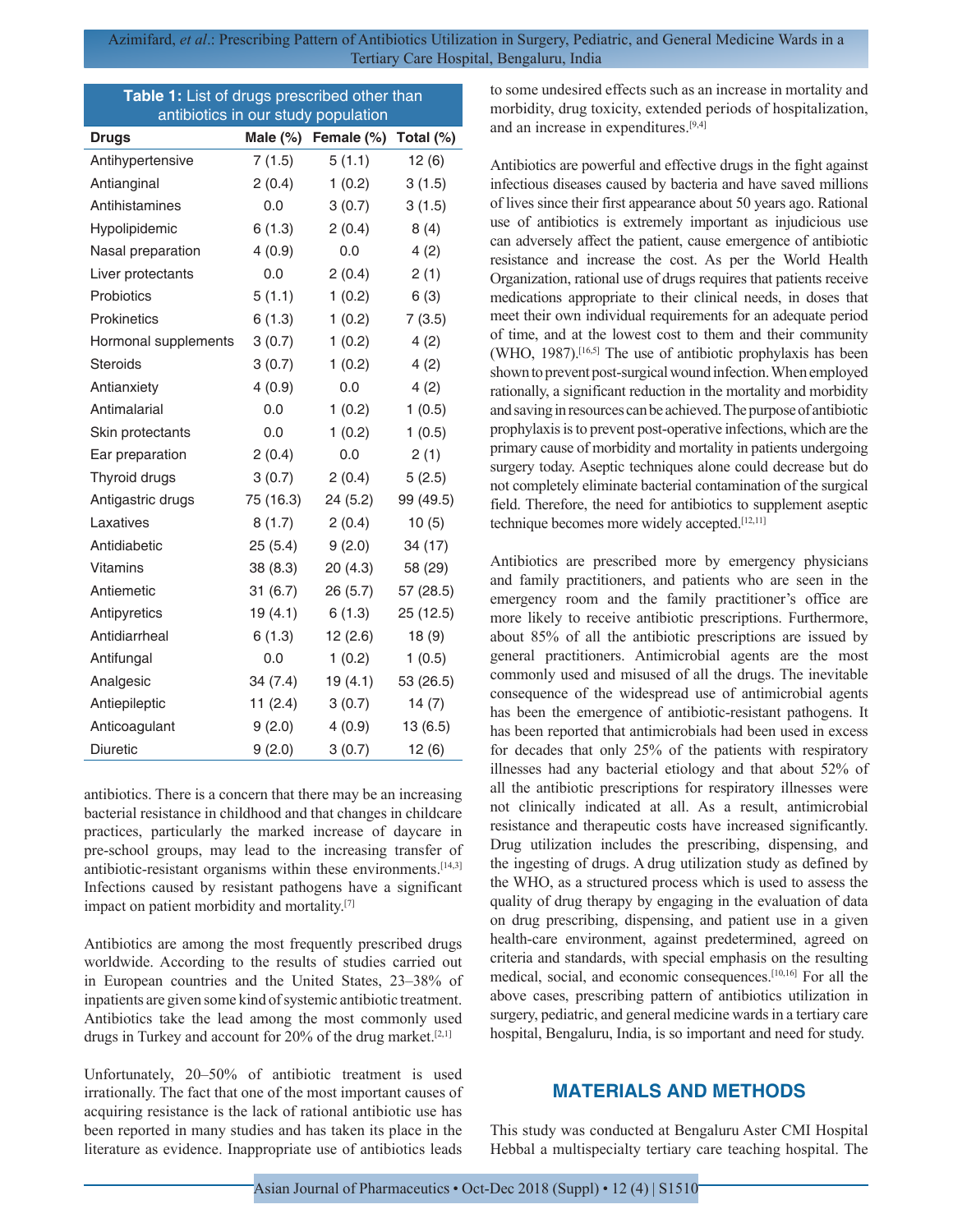| Table 2: Drug interactions in our study population |                                      |             |            |           |  |
|----------------------------------------------------|--------------------------------------|-------------|------------|-----------|--|
| Interacting drug/object drug                       | <b>Effect of interaction</b>         | Male $(\%)$ | Female (%) | Total (%) |  |
| Major                                              |                                      |             |            |           |  |
| Ciprofloxacin+metronidazole                        | QT prolongation                      | 11 $(7.4)$  | 12(8.1)    | 35(11.5)  |  |
| Fluconazole+metronidazole                          | QT prolongation                      | 1(0.7)      | 1(0.7)     | 3(1)      |  |
| Metronidazole+promethazine                         | QT prolongation                      | 2(1.3)      | 2(1.3)     | 4(2)      |  |
| Cefoperazone+heparin                               | Increase risk of bleeding            | 2(0.7)      | 3(1.3)     | 5(1.5)    |  |
| Metronidazole+ondansetron                          | QT prolongation                      | 9(4.7)      | 3(0.7)     | 12(4)     |  |
| Ondensatron+azithromicin                           | QT prolongation                      | 2(0.7)      | 0.0        | 1(0.5)    |  |
| Ciprofloxacin+metformin                            | Hypoglycemia                         | 2(0.7)      | 9(6.0)     | 10(5)     |  |
| Aminophylline+azithromycin                         | Affect theophylline metabolism       | 2(0.7)      | 0.0        | 2(0.5)    |  |
| Gentamicin+vancomycin                              | Increase risk of nephrotoxicity      | 2(0.7)      | 0.0        | 2(0.5)    |  |
| Erthromycin+metronidazole                          | QT prolongation                      | 2(0.7)      | 0.0        | 2(0.5)    |  |
| Domperidone+azathioprine                           | QT prolongation                      | 11(5.4)     | 4(1.3)     | 15(5)     |  |
| Domperidone+ondansetron                            | QT prolongation                      | 2(0.7)      | 0.0        | 2(0.5)    |  |
| Metronidazole+domperidone                          | QT prolongation                      | 15(6.0)     | 13(5.4)    | 28 (8.5)  |  |
| Ciprofloxacini+ondansetron                         | QT prolongation                      | 16(7.4)     | 4(1.3)     | 20(6.5)   |  |
| Moderate                                           |                                      |             |            |           |  |
| Ampicillin+pantoprazole                            | Loss of ampicillin efficacy          | 4(2.7)      | 3(0.7)     | 7(2.5)    |  |
| Metformin+insulin                                  | Hypoglycemia                         | 2(0.7)      | 0.0        | 2(0.5)    |  |
| Metronidazole+diclofenac                           | Increase diclofenac exposure         | 3(1.3)      | 6(2.7)     | 9(3)      |  |
| Minor                                              |                                      |             |            |           |  |
| Coamoxiclav+gentamycin                             | Loss of aminoglycoside efficacy      | 3(1.3)      | 5(2.0)     | 8(2.5)    |  |
| Aminoglycoside+clavulanic<br>acid                  | Loss of aminoglycoside efficacy      | 2(0.7)      | 0.0        | 2(0.5)    |  |
| Amoxicillin+Prometrium                             | Decrease contraceptive effectiveness | 1(0.7)      | 2(0.7)     | 3(0.5)    |  |

hospital has various departments such as medicine, surgery, pediatrics, gynecology and obstetrics, orthopedics, ear nose throat (ENT), nephrology, psychiatry, and dermatology.

In this method, the inpatient case sheets and prescriptions will be screened for analysis of prescriptions for various effects of antibiotics on a daily basis. All the prescribed medications along with other medications and relevant information will be noted in a customized data collection form to find out the antibiotics utilization and other. The study patients will be followed daily until their discharge. The Micromedex, Medscape, articles, and relevant references books will be used as tools to review the collected data. The prescribed medication will be checked for their existence in the hospital and also the relevant dosing calculation and antibiotics. Check for any error in prescription such as doses, frequency, and route of administration, and analysis of prescription for any antibiotics utilization.

A total of 300 inpatients were included in this study. Prescriptions and treatment chart of inpatients were reviewed prospectively for prescribed patterns of proton pump antibiotics. The admission register is reviewed for prescription of any antibiotics. The case sheet, treatment chart, and physician notes will be subjected for capturing any information related to the study.

All medically relevant information was noted in a predefined data collection form. Alternatively, these case charts were reviewed for prescription of antibiotics. The demographic data and the detailed history of the patient regarding past, present, family, personal, and drug history were taken. The other details such as the present diagnosis, reason for the present admission, and any investigations done to confirm the diagnosis were also noted.

All the outpatients/inpatients prescriptions presented at inpatient pharmacy collected on a daily basis and for antibiotics utilization, the prescriptions reviewed and it is noted in a predefined data collection form. The prescription components, drug utilization behavior, and prescribing compliance to hospital formulary were noted and subjected for analysis of prescriptions for various effects of antibiotics.

# **RESULTS AND DISCUSSION**

A total of 300 patients who were admitted to the hospital were affected by infection. In our study population, out of 300 patients, 182 were male and 118 were female, and in pediatric population 15% were male and 12.5%. In the surgery department the highest number, i.e., 12.5% male and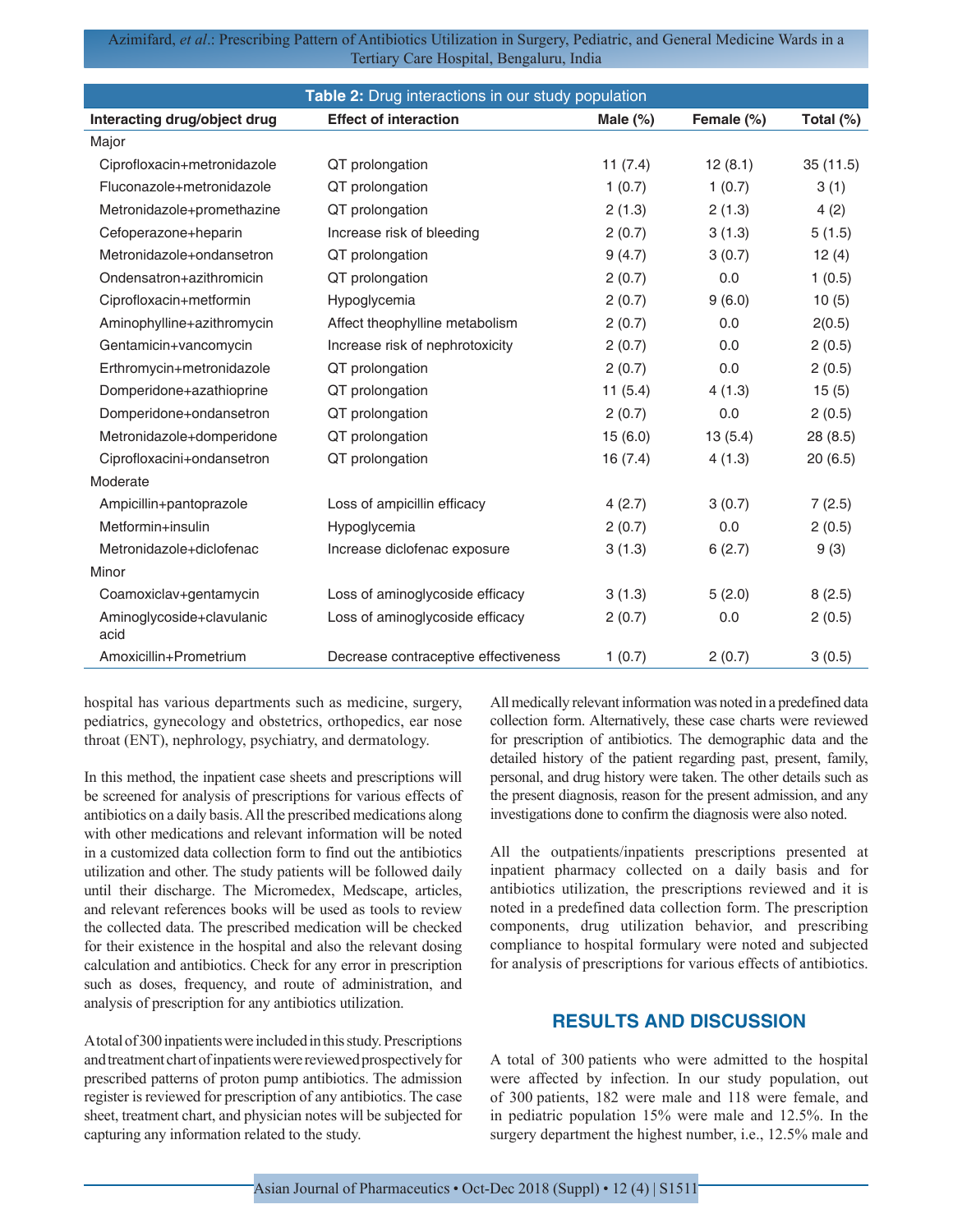| Table 3: Study patients based on number of antibiotics prescribed |                                     |                                       |                                     |                                              |
|-------------------------------------------------------------------|-------------------------------------|---------------------------------------|-------------------------------------|----------------------------------------------|
| Class of<br>antibiotics                                           | <b>Monotherapy</b>                  |                                       | <b>Combination therapy</b>          |                                              |
|                                                                   | Number of male<br>prescribed $(\%)$ | Number of female<br>prescribed $(\%)$ | Number of male<br>prescribed $(\%)$ | <b>Number of female</b><br>prescribed $(\%)$ |
| Penicillin                                                        | 27(13)                              | 15(7)                                 | 24 (11.5)                           | 15 (7)                                       |
| Macrolides                                                        | 10(4.5)                             | 6(2.5)                                | 6(2.5)                              | 4(1.5)                                       |
| Cephalosporin's                                                   | 10(4.5)                             | 10(4.5)                               | 17(8)                               | 8(4.5)                                       |
| <b>Fluoroguinolones</b>                                           | 9(4)                                | 5(2)                                  | 20(8)                               | 13(6)                                        |
| <b>Nitroimidazoles</b>                                            |                                     |                                       | 29 (14)                             | 12(5.5)                                      |
| Lincosamide                                                       |                                     |                                       | 5(2)                                | 2(0.5)                                       |
| Akt kit                                                           |                                     |                                       | 6(2.5)                              |                                              |

9.5% females are in the age group 31–40 years. 2% males and 2.5% females were in the age group of 81–90.

In our study, 5% male and 2% females were suffering from GIT ailments, 6% males and 2% females from appendicitis, 2.5% male and 6% females from pancreas related problems, 16% male 5.5% females had pulmonary related problems, 0.5% males and 2% females had central nervous system related problems, 3% males and 4% females had cardiovascular system related problems, 0.5% female had ENT related problem, 2% males and 0.5% females had bone-related problems, 13% male and 3% females had liverrelated problems, 1% male and 4% females had genitourinary problems, 2% male and 1.5% females had fever, and 4.5% male and 2.5% females were suffering from dengue [Table 3].

In our study, various class of antibiotics such as penicillin's, macrolides, cephalosporins, and fluoroquinolones were prescribed. Out of which 13% males, 7% females were prescribed with penicillin's which were highest among monotherapy. Among combination therapy, 14% of males were prescribed and 7% females with penicillin are which were highest. There were various combination drugs prescribed which are specific to the disease out of which ampicillin + gentamicin + metronidazole  $(5\%)$  and ampicillin + gentamicin + cefotaxime + aminoglycoside (5%) [Table 3].

Various class of drugs are prescribed in our study population based on the patient condition, and comorbidities out of which 16.3% males, 5.2% females are prescribed with anti gastric drugs which were highest followed by vitamins and analgesics, least used drugs were skin protectants [Table 1].

Out of 300 prescriptions, the number of drugs encountered per prescription is  $6 \pm 1.2$ . There were a total of 172 drug interaction found out of which drug interaction with ciprofloxacin+ondansetron and ciprofloxacin+metronidazole leading to QT prolongation is highest with 11% males in both and 2% females in former and 12% females latter [Table 2].

For general medical ward, the clinical conditions for which antibiotics were prescribed are respiratory tract infection (24%),

| Table 4: Cause of antimicrobial agent's prescription |                        |  |  |
|------------------------------------------------------|------------------------|--|--|
| <b>Disease</b>                                       | Number of patients (%) |  |  |
| RTI                                                  | 48 (24)                |  |  |
| UTI                                                  | 36 (18)                |  |  |
| Gastroenteritis                                      | 36 (18)                |  |  |
| <b>Typhoid fever</b>                                 | 32(16)                 |  |  |
| Septicemia                                           | 26 (13)                |  |  |
| <b>Meningitis</b>                                    | 16(8)                  |  |  |
| PUO                                                  | 6 (3)                  |  |  |

RTI: Reproductive tract infections, UTI: Urinary tract infection

urinary tract infection (18%), gastroenteritis (18%), typhoid fever (16%), septicemia (13%), meningitis (8%), and pyrexia of unknown origin (3%), which is shown in Table 1. A total of 840 drugs were prescribed. Average number of drugs per prescription was 4.2. A total number of 373 antibiotics were prescribed, and average numbers of antibiotic per prescription were 1.83. Commonly given antibiotics were ceftriaxone (30.03%), coamoxiclav (22.6%), aminoglycoside (16.33%) ciprofloxacin (13.41%), metronidazole (12.34%), and levofloxacin (5.09%). Out of 373 antibiotics prescribed, 332 (89%) were written in trade name and 41 (11%) in generic name [Table 4].

The antibiotics prescription in our study population is compared with hospital policy and international hospital policy for each disease in which. 23.3% males and 13% females followed first line hospital policy which is highest among the reasons for following the hospital policy. Prescriptions of patients who did not follow hospital policy are 5% male 5% female. In our study, most of the antibiotic prescription was according to hospital policy [Figure 1].

# **CONCLUSION**

A total of 300 drugs were prescribed, and thus the average number of drugs per patient was 7. Among studied patients, 3.67% were using 1–3 medication followed by 27.14% of patients using 4–6 medications. Extensive (70%) antibiotics were observed in the study population.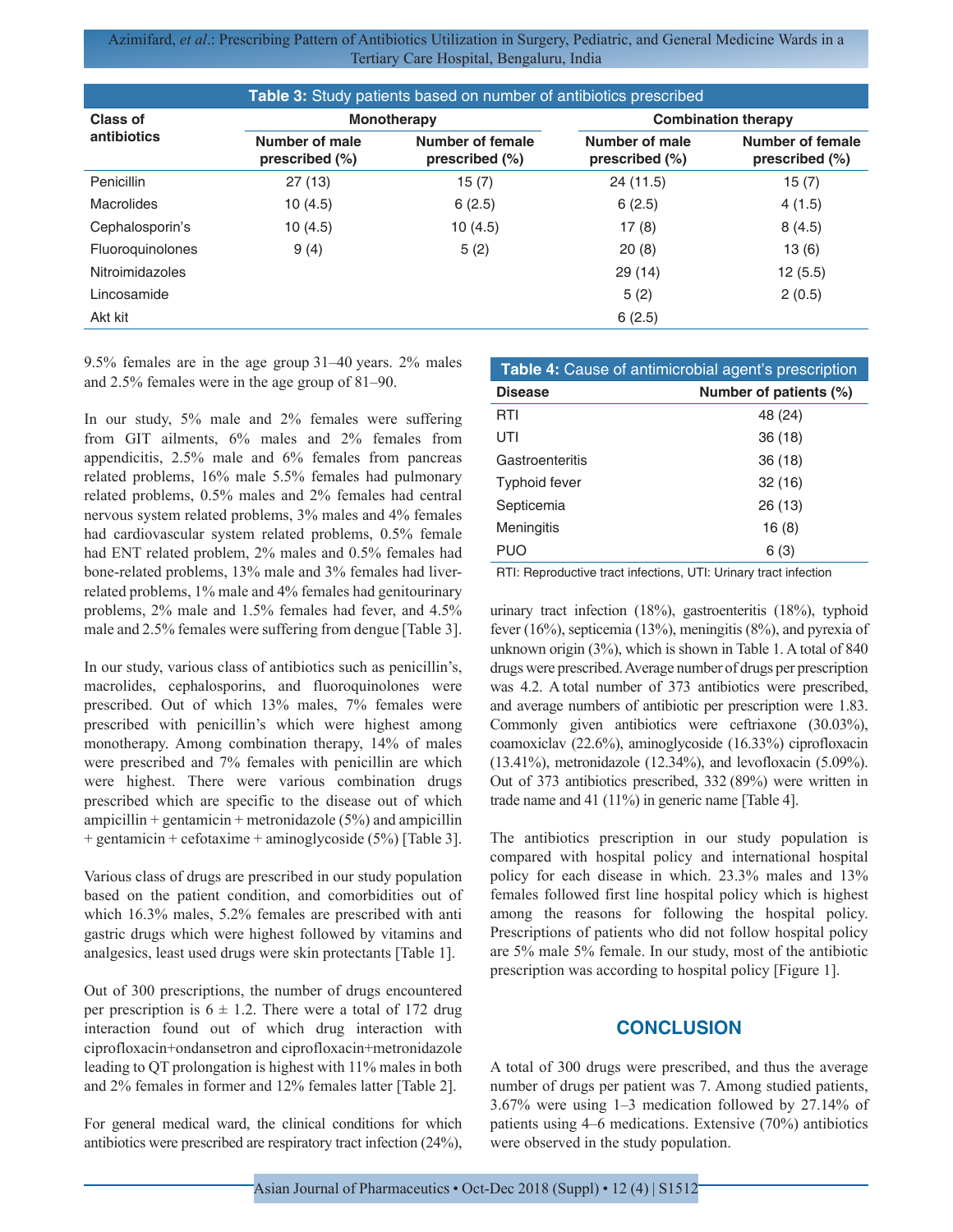Azimifard, *et al*.: Prescribing Pattern of Antibiotics Utilization in Surgery, Pediatric, and General Medicine Wards in a Tertiary Care Hospital, Bengaluru, India



Our study concluded that most common disease for which antibiotics prescribed was respiratory tract infection. Most common antibiotic used was ceftriaxone, more than one antibiotic was prescribed, and only 11% of antibiotics were prescribed in generic name. A strict protocol for prescribers is required to promote rational use of antibiotics which would not only prevent antibiotic resistance but also reduce the treatment expenditure.

Most common antibiotic used was ceftriaxone. Number of antibiotics prescribed per prescription was 1.83. Antibiotics were mostly prescribed by brand name. The concluded the adherence to hospital policy in prescribing antibiotics was largely seen.

Inappropriate use of antibiotics is detected due to lack of culture sensitivity test which has to make mandatory in the hospital before antibiotic prescription.

Less cost-effective antibiotic treatment should be prescribed. In our study, Polypharmacy was seen in a large extent were patients were put on 4–5 antibiotics ,which also has to be avoided by using broad spectrum antibiotics and fixed dose antibiotics suitably. The drug interactions with antibiotics should be also minimized.

Prescribers should be suggested to prescribe the drugs by their generic names. Prescribing the drugs by its generic names can reduce prescribing and dispensing errors, and also benefit inventory control.

# **REFERENCES**

- 1. Alenazi SA, Koura HM. Evaluation of therapeutic use of antibiotics in arar central hospital Saudi Arabia. J Appl Sci Res 2013;9:368-74.
- 2. Ramesh A, Salim S, Gayatri AM, Uma N, Retanavally KG. Antibiotics prescribing pattern in the in-patient departments of a tertiary care hospital. Arch Pharm Pract 2013;4:71.
- 3. Badar VA, Navale SB. Study of prescribing pattern of antimicrobial agents in medicine intensive care unit of a teaching hospital in central India. J Assoc Physicians India 2012;60:20-3.
- 4. Banerjee T, Anupurba S, Singh DK. Poor compliance with the antibiotic policy in the intensive care unit (ICU) of a tertiary care hospital in India. J Infect Dev Ctries 2013;7:994-8.
- 5. Khan FA, Singh VK, Sharma S, Singh P. A prospective study on the antimicrobial usage in the medicine department of a tertiary care teaching hospital. J Clin Diagn Res 2013;7:1343-6.
- 6. Feleke M, Yenet W, Lenjisa JL. Prescribing pattern of antibiotics in pediatric wards of Bishoftu hospital, East Ethiopia. Int J Basic Clin Pharmacol 2013;2:718-22.
- 7. Gerber JS, Newland JG, Coffin SE, Hall M, Thurm C, Prasad PA, *et al.* Variability in antibiotic use at children's hospitals. Pediatrics 2010;126:1067-73.
- 8. Gor AP, Ajbani A, Dalal K. Use of fixed dose combinations of antibiotics in a surgical department of a tertiary care teaching hospital. Int J Pharm Pharm Sci 2015;7:259-62.
- 9. Yilmaz GR, Bulut C, Yildiz F, Arslan S. Examining antibiotic use at an education and research hospital in Turkey: Point prevalence. Turk J Med Sci 2009;39:125-31.
- 10. Jimoh AO, Etuk EU, Sani Z, Shuaibu HA. The pattern of antibiotic use in a family medicine department of a tertiary hospital in Sokoto, North Western Nigeria. J Clin Diagn Res 2011;5:566-9.
- 11. Talank N, Thomas SM, Koneri R, Arab A. A prospective study on antibiotic utilization in surgery and pediatric department, case study Baptist hospital, Bangalore, Karnataka. Int J Adv Multidiscip Res 2016;3:113-6.
- 12. Nausheen S, Hammad R, Khan A. Rational use of antibiotics-a quality improvement initiative in hospital setting. J Pak Med Assoc 2013;63:60-4.
- 13. Palikhe N. Prescribing pattern of antibiotics in paediatric hospital of Kathmandu valley. Kathmandu Univ Med J